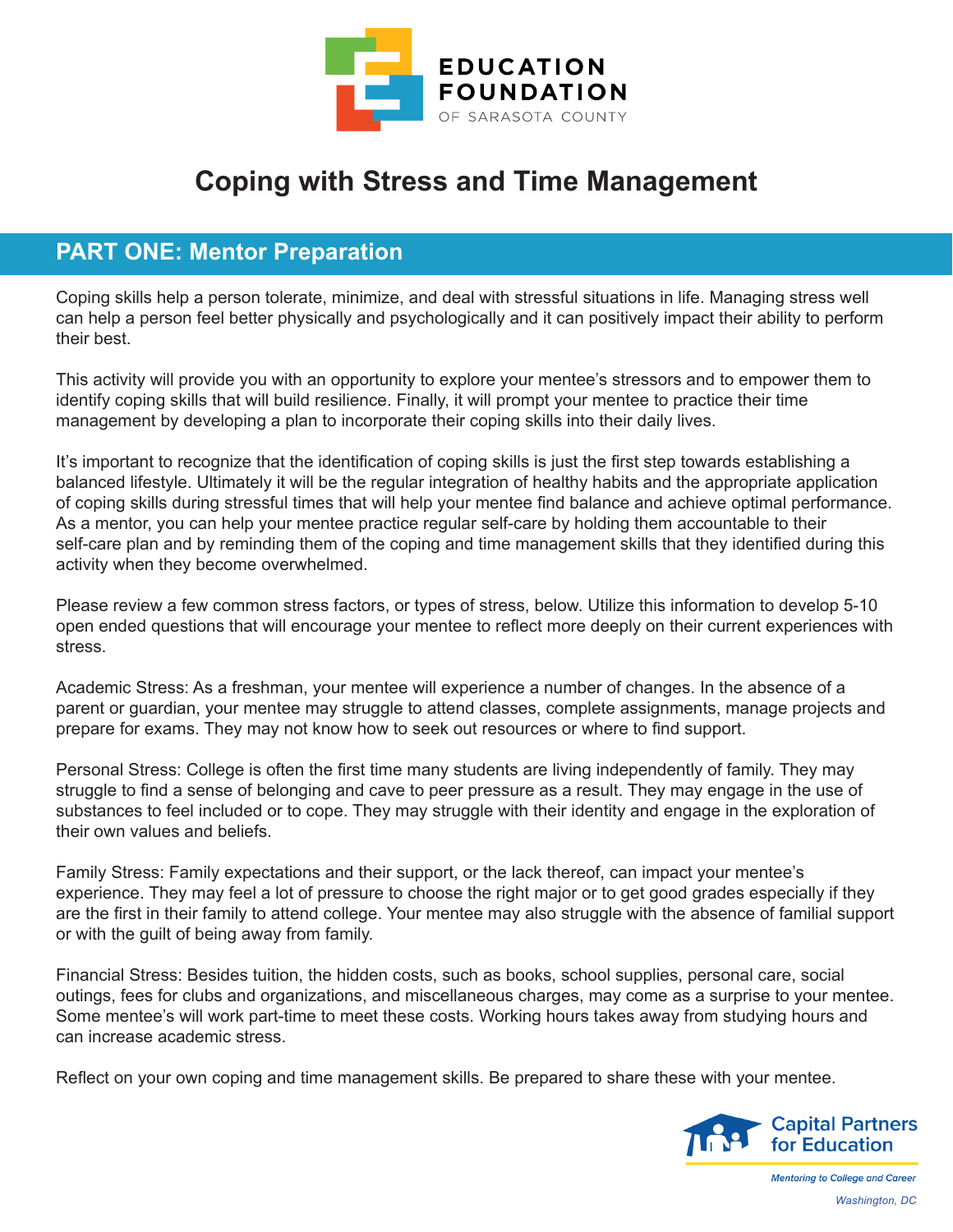

#### **PART TWO: Stress Management**

Coping skills help a person tolerate, minimize, and deal with stressful situations in life. Managing stress well can help a person feel better physically and psychologically and it can positively impact their ability to perform their best.

With your mentor, explore the stress in your life and identify the unique coping skills that will help you to manage this stress.

What are some of the big stressors in your life right now? (List 4)

What types of stress are they?

Identify 10 coping skills (activities or people) that make you feel better when you aren't feeling your best:

| $\mathbf{1}$ .   |  |  |  |
|------------------|--|--|--|
| 2.               |  |  |  |
| 3.               |  |  |  |
| $\overline{4}$ . |  |  |  |
| 5.               |  |  |  |
| 6.               |  |  |  |
| $\overline{7}$ . |  |  |  |
| 8.               |  |  |  |
| 9.               |  |  |  |
| 10.              |  |  |  |

How regularly do you engage in these activities or with these people? How might increasing the frequency of your engagement impact your well-being?



**Mentoring to College and Career** *Washington, DC*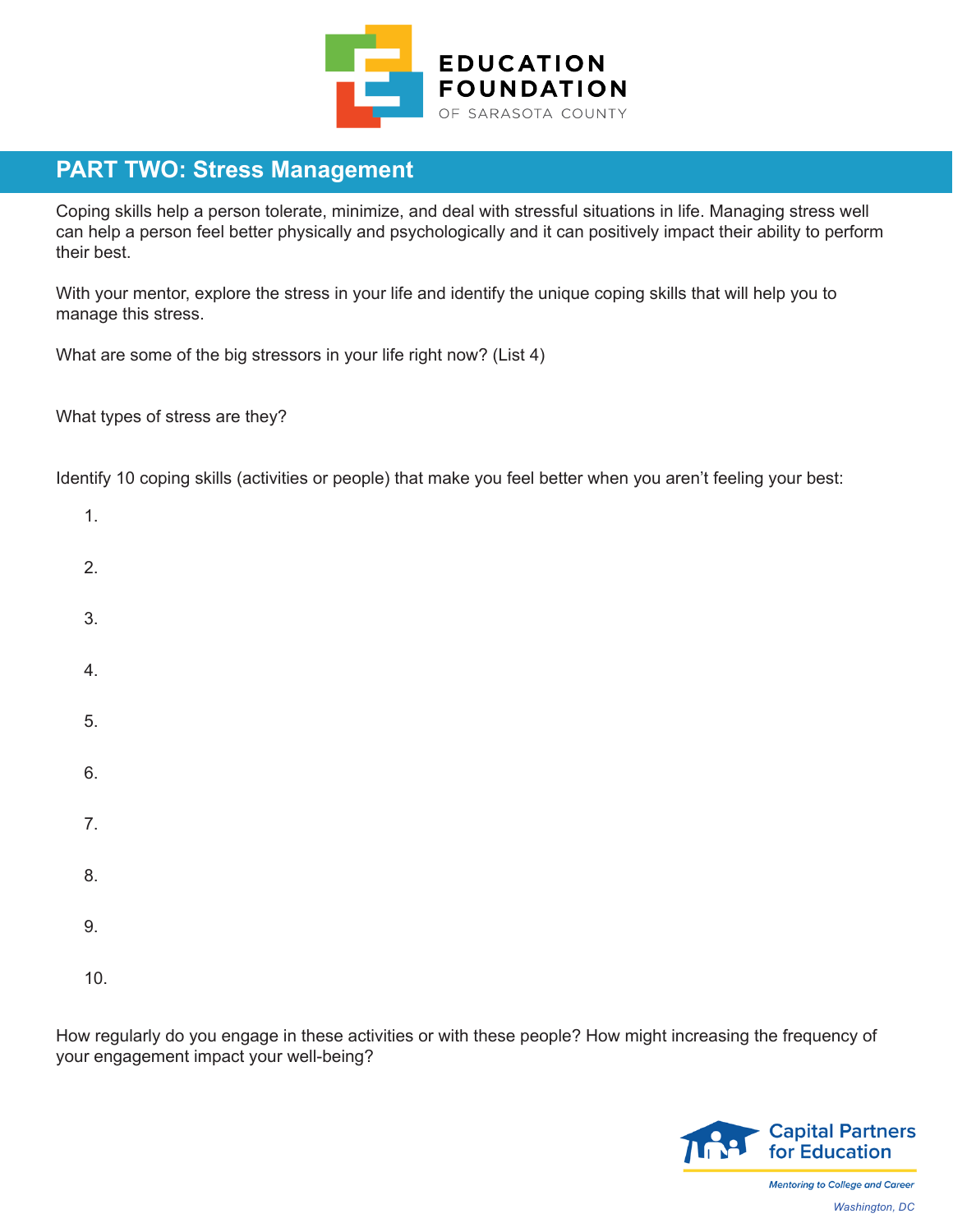

### **PART THREE: Time Management**

Good time management allows you to accomplish more in a shorter period of time. This leads to more free time, which lowers your stress, helps you focus, and leads to greater success.

Some time management best practices include:

- Setting goals
- Identifying and completing the most important task first
- Prioritizing your tasks
- Creating a schedule
- Including healthy boundaries, saying "no" when you have to
- Practicing self-care during scheduled breaks
- Using the right tools
- Asking for help
- Not procrastinating

Discuss the importance of each practice with your mentor!

Which time management practices do you use regularly? Write them down below and describe how and when you are using them.

Ask your mentor how they manage their time! Compare and contrast their practices with your practices and the best practices listed above. Write down 3 strategies that you would like to adopt and use more regularly.

- 1.
- 
- 2.
- 3.

How can your mentor help you to make sure that you're using these strategies consistently?

With your mentor, outline a weekly schedule that details when you will practice your coping skills and apply your time management strategies. Use a planner or an app to get organized! Set alarms to act as reminders and check-in regularly with your mentor to assess your progress. If you don't yet have the right tools, use the template below to get started.